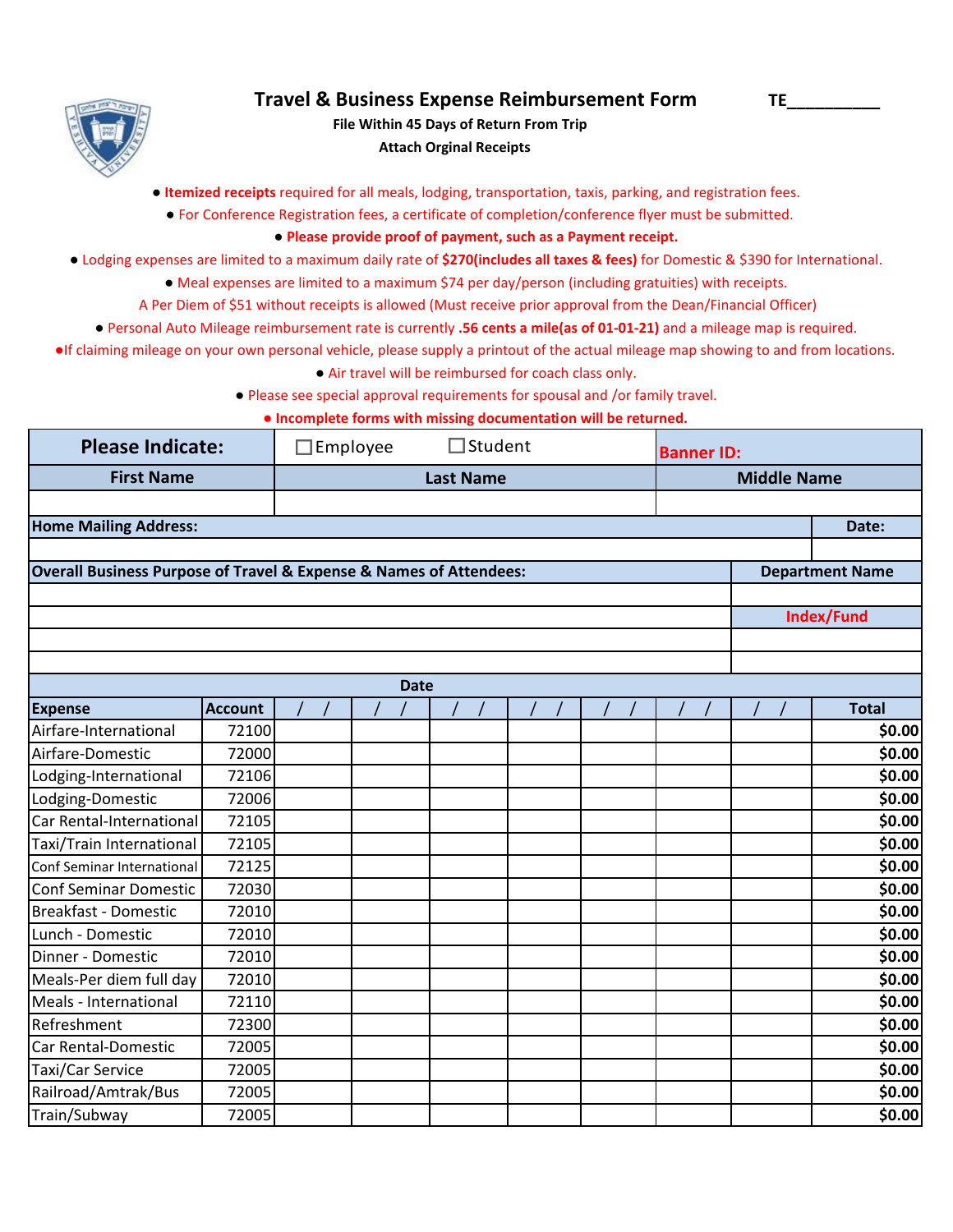| Tolls                        | 720051         |        |        |        |        |        |        |        | \$0.00 |
|------------------------------|----------------|--------|--------|--------|--------|--------|--------|--------|--------|
| Parking                      | 72005          |        |        |        |        |        |        |        | \$0.00 |
| <b>Personal Auto - Miles</b> | <b>Mileage</b> |        |        |        |        |        |        |        |        |
| @ .56 Effect. 01/01/21       | 72005          |        |        |        |        |        |        |        | 0      |
| Daily Total:                 |                | \$0.00 | \$0.00 | \$0.00 | \$0.00 | \$0.00 | \$0.00 | \$0.00 |        |

| *Other Expenses(Such as Alcohol, Attach additional sheet if necessary) |         |  |                              |        |
|------------------------------------------------------------------------|---------|--|------------------------------|--------|
| Explanation                                                            | Account |  | Amount   Add "Other" Expense | \$0.00 |
|                                                                        |         |  | <b>Total Expense</b>         | \$0.00 |
|                                                                        |         |  | <b>Net Due to</b>            |        |
|                                                                        |         |  | <b>Employee or Student</b>   | \$0.00 |
|                                                                        |         |  |                              |        |
|                                                                        |         |  |                              |        |
|                                                                        |         |  |                              |        |
| <b>Total "Other"</b>                                                   |         |  |                              |        |

| <b>Print Name (Claimant)</b> | <b>Signature (Claimant)</b> | <b>Phone Number</b> | <b>Date</b> |
|------------------------------|-----------------------------|---------------------|-------------|
|                              |                             |                     |             |
|                              |                             |                     |             |

| <b>Print Name (Dean or Dept Head)</b> | Signature (Dean or Dept Head) | <b>Phone Number</b> | <b>Date</b> |
|---------------------------------------|-------------------------------|---------------------|-------------|
|                                       |                               |                     |             |
|                                       |                               |                     |             |

**APPROVER:** My signature authorizes that I have performed the necessary review to validate the amount and type of payments as an appropriate business expense and that it conforms to all Yeshiva University Sponsored and Non-Sponsored guidelines.

| <b>Print Name (Requestor)</b> | Email | Department/Phone # |
|-------------------------------|-------|--------------------|
|                               |       |                    |
|                               |       |                    |

| Finance Review (Over \$5,000) | <b>Accounts Payable Review</b>                 |             |  |  |
|-------------------------------|------------------------------------------------|-------------|--|--|
|                               | <b>Thomas Cannon - Director Of Procurement</b> |             |  |  |
|                               | <b>Banner Invoice Number</b>                   | <b>Date</b> |  |  |